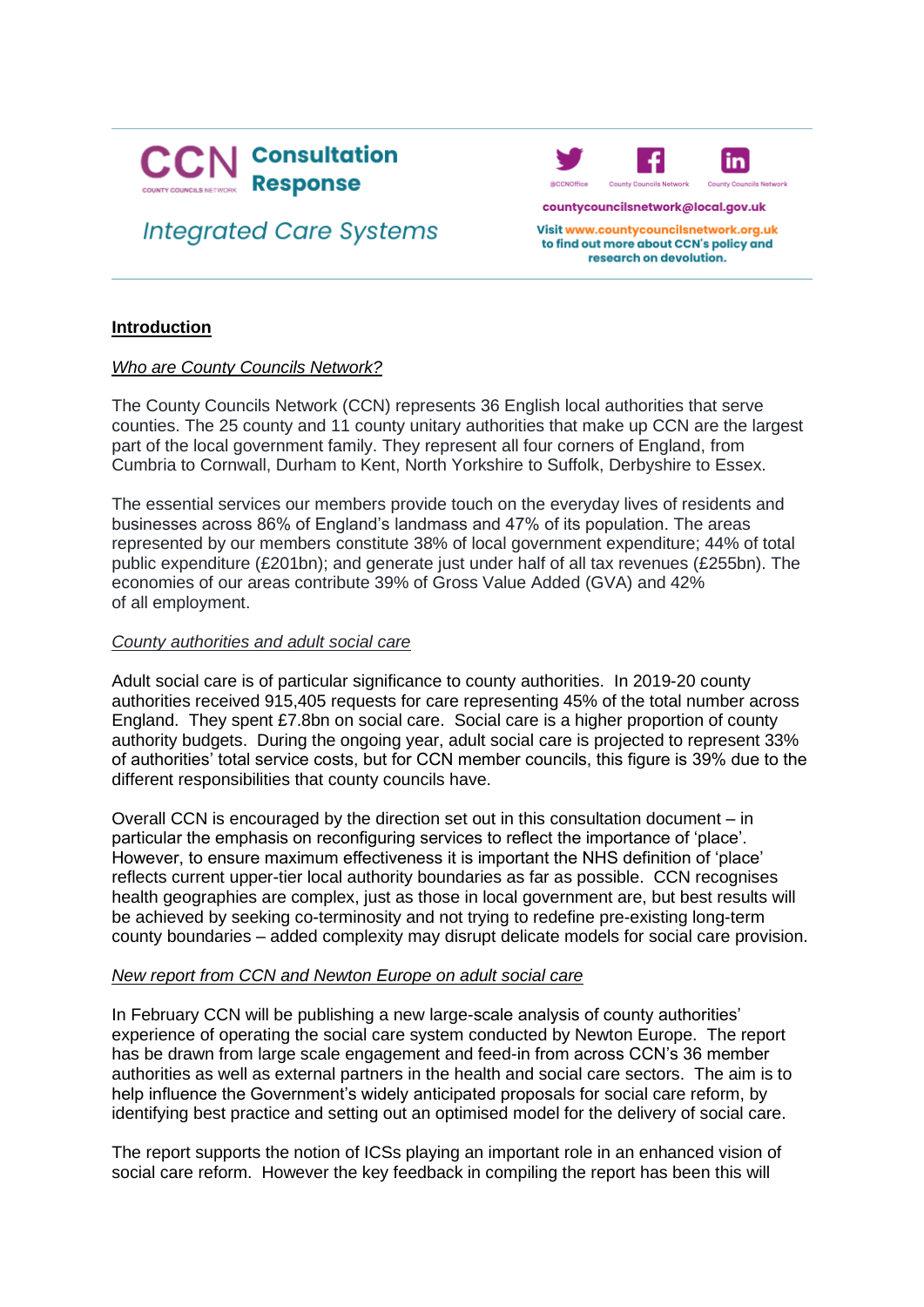need equality between health and social care systems – *"…parity of esteem, parity of funding models and parity of brand will be essential for organisations to truly work in partnership within the ICS model."*

We would welcome the opportunity to talk with colleagues in NHS England and the team working on this consultation about this report in more detail.

### • *Do you agree that giving ICSs a statutory footing from 2022, alongside other legislative proposals, provides the right foundation for the NHS over the next decade?*

# **AGREE [√]**

The move to putting ICSs on a statutory footing has the potential to improve the local delivery of care services – particularly by better aligning the local approaches of different organisations. But it is also important to note that any regulatory changes which lead to further divergence of the rules that health and social care must operate within would be a retrograde move. For instance – mandating a centralised contractual framework for the NHS will not lead in itself to effective joint investment and commissioning at the local level. This is because are significant regulatory differences such as differences in treatment of VAT, pension conditions, HR rules etc. which restrict alignment between health and social care.

If legislative changes are to be brought forward CCN would suggest that consideration should be given to also strengthening the legal provisions governing associated structures such as Health and Wellbeing Boards so they can be better aligned to the proposed new structure for ICSs.

County authorities strongly welcome the commitment in this proposal *"to develop effective models for joined-up working at "place""*. It is local government's view that the best models of delivery for care services are those devolved as close as possible to the communities they serve. This ensures they best meet local demand and achieve buy-in and support from the people they are built to serve – particularly important given so much social care is provided by informal carers and family which stops overburdening of the wider formal health and care system.

Local government's view of this has been strengthened during the course of the pandemic as national centralised approaches to matters such as the national distribution of PPE or Test and Trace arrangements have often struggled to respond as quickly and effectively to need on the ground as localised systems benefitting from local knowledge. Indeed the response to the COVID pandemic has in many parts of the country greatly strengthened and accelerated partnership working between health and local authorities. In particular it has necessitated the circumvention of established bureaucracy in some areas to achieve outcomes which might have taken significantly longer in other, less urgent, circumstances.

This has on the whole worked remarkably well and CCN's member authorities have welcomed the co-operation they have received from colleagues in health, and hope that this has been felt reciprocally. It therefore makes sense to consider how these evolutionary advances in partnership working can start to be put on a firmer footing, with ICS arrangements the obvious vehicle for attempting to make this happen particularly in bringing together different parts of the NHS to work cohesively together.

However, it is important to recognise that putting ICSs onto a statutory footing will not be without challenges. CCN is supportive of the aim *of "a progressively deepening relationship between the NHS and local authorities"*, but cautions this must be done on an equal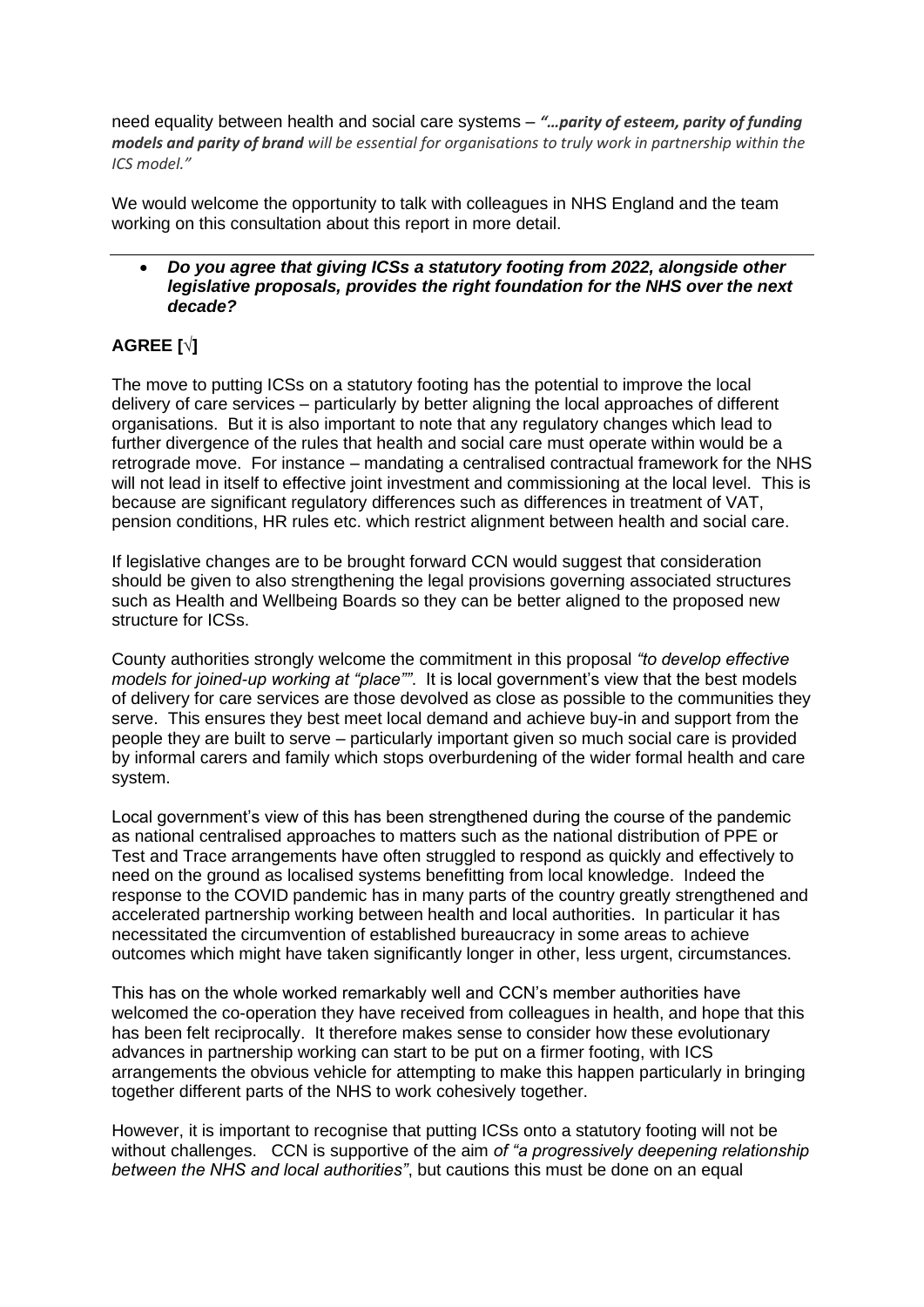partnership basis. ICSs also need to understand that social care is a hugely expansive term encompassing a range of services which impact on acute health to a varying range of degrees not just directly such as e.g. transfers of care. CCN's recent report *[The Other Side](about:blank)  [Of The Coin](about:blank)*, published ahead of the Government much anticipated plans for social care reform, states:

*"Any consideration of the scope of ASC reform should have as its central aim facilitating effective lower-level social care in the community which minimises the need for acute health and social care as far as possible."*

This key objective focussed around prevention should be fully embedded within the wider aims of statutory ICSs, directly linked to social care reform proposals which are expected to emerge in the coming year and implemented across the decade.

### • *Do you agree that option 2 offers a model that provides greater incentive for collaboration alongside clarity of accountability across systems, to Parliament and most importantly, to patients?*

# **AGREE [√]**

CCN supports the trajectory towards the model in Option 2 which puts ICSs on a statutory footing as a new NHS body. However, it should also consider how it will interact and integrate with other local models for co-operation which already exist such as Health and Wellbeing Boards. This will be a vital part of strengthening partnerships and ensuring accountability.

However, it is important that if ICSs are to work more closely with local authorities, that NHS partners fully appreciate the complexity of delivery of social care and the extent to which it involves the co-ordination of many independent providers including those which are independent in the private and voluntary sector. These providers cannot be expected to operate under a command and control basis – as such and full consideration needs to made for how to incentivise these providers to act in concert with wider care strategies effectively as they cannot be mandated to.

In short this model for ICSs is likely to be helpful for NHS organisations to better co-ordinate their approaches at a local level which will in turn help to create a more joined-up approach on the ground across the entire care system. However, it is not clear whether it will also be as influential in co-ordinating social care delivery which will probably be dependent on how flexible the model can be in adapting to and reflecting the different needs and drivers inherent in social care.

• *Do you agree that, other than mandatory participation of NHS bodies and Local Authorities, membership should be sufficiently permissive to allow systems to shape their own governance arrangements to best suit their populations needs?*

# **AGREE [√]**

The following statement in the consultation is extremely encouraging.